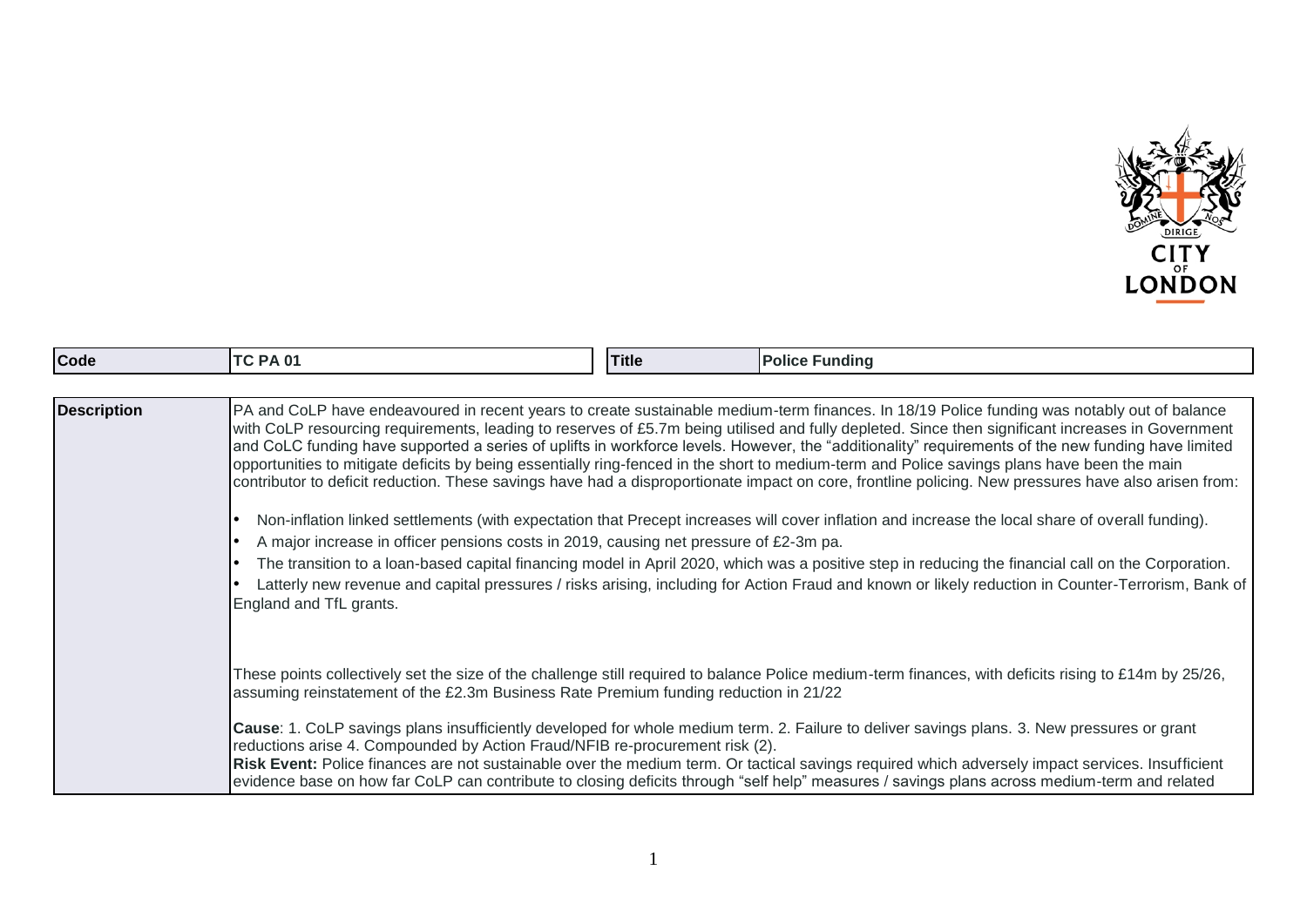service implications **Effects: Cuts required have severe operational impacts – and / or emergency Corporation "bailout" required.** PA inhibited in its role of securing an efficient and effective police service and the necessary funding levels without robust evidence base

| <b>Category</b>   |              | <b>IApproach</b>  | Reduce                                                                |
|-------------------|--------------|-------------------|-----------------------------------------------------------------------|
| <b>Risk Level</b> | Departmental | <b>Risk Owner</b> | Caroline Al-Beyerty;<br>; John Barradell; Alistair Cook; Simon Latham |

| <b>Department</b> | $\sim$ $\sim$<br>own<br>Clerk's | <b>ICommittee</b> | Board<br>Authority<br><b>UALLOL</b><br><b>UIILU</b> |
|-------------------|---------------------------------|-------------------|-----------------------------------------------------|
|                   |                                 |                   |                                                     |
|                   |                                 |                   |                                                     |

| <b>Current Risk</b><br><b>Assessment, Score &amp;</b><br><b>Trend Comparison</b> | ष्ठ<br>₽<br>16<br>竈<br>≚<br>Impact |  | Constant | <b>Target Risk</b><br><b>Assessment &amp;</b><br><b>Score</b> | 73<br>12<br>≐<br>≚<br>Impact |
|----------------------------------------------------------------------------------|------------------------------------|--|----------|---------------------------------------------------------------|------------------------------|
| Likelihood                                                                       | Likely                             |  |          | Likelihood                                                    | Possible                     |
| Impact                                                                           | Major                              |  |          | <b>Impact</b>                                                 | Major                        |
| <b>Risk Score</b>                                                                | 16                                 |  |          | <b>Risk Score</b>                                             | 12                           |
| <b>Review Date</b>                                                               | 03-Dec-2021                        |  |          | <b>Target Date</b>                                            | 31-Mar-2022                  |

| Latest Note | Summary of MTFP pressures and risks presented to Police Authority Board in June 2021.                                                                                                                                                                                                                                                                       |  |  |  |
|-------------|-------------------------------------------------------------------------------------------------------------------------------------------------------------------------------------------------------------------------------------------------------------------------------------------------------------------------------------------------------------|--|--|--|
|             | Informal RASC Away Day (July 2021) considered Police MTFP pressures, case for reinstatement of £2.3m funding reduction linked to 12% savings<br>target and reduced BRP intake. Also case for programme of annual increases to BRP considered. Formal decisions will be subject to future budget<br>setting processes.                                       |  |  |  |
|             | Indicative mitigations to close £6m gap in 22/23 (assuming £2.3m reinstatement of BRP) presented to October PAB and Budget Bilateral meetings.<br>Further work to be done to develop the mitigations, service choices and policing impacts for December PAB and 2nd budget bilateral. MTFP deep<br>dive session also to be held in advance of November PAB. |  |  |  |
|             | Spending Review outcomes for Police include additional funding to complete the Government's 20k officer uplift commitment – and additional<br>Precept flexibility of £10pa (noting that Corporation is unable to Precept to provide local policing funding and instead applies BRP). Government                                                             |  |  |  |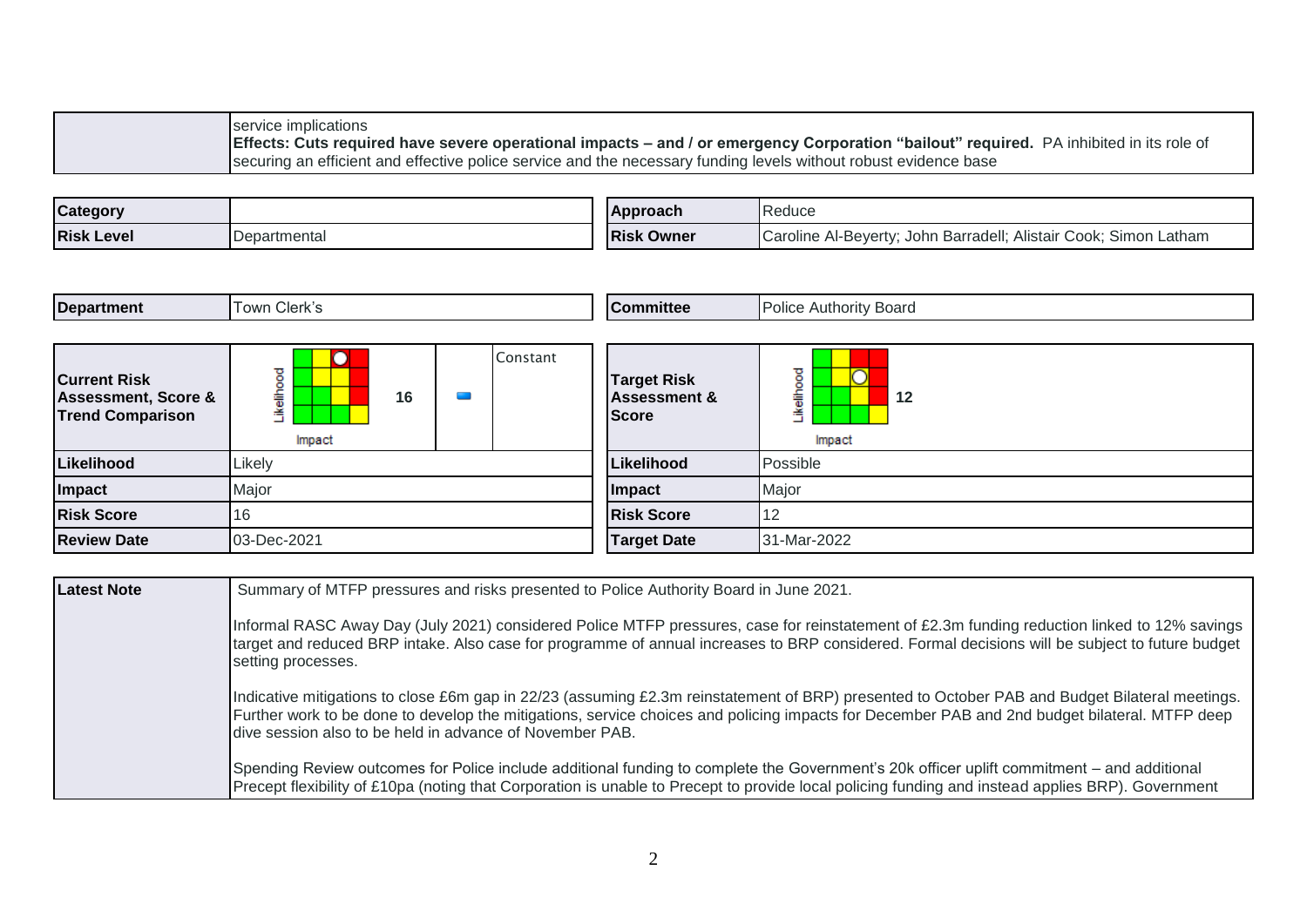| funding allocation to CoLP for 22/23 likely to be announced in December.          |
|-----------------------------------------------------------------------------------|
| Quarterly reporting from CoLP on progress against in-year savings plans.          |
| Greater scrutiny from PAB and involvement from the PA in the Transform programme. |

| <b>Ref No:</b>                  | <b>Title</b>                                                                  | <b>Action Description</b>                                                                                                                                                          | <b>Action Owner</b>                                    | Due Date    | <b>Progress</b> | <b>Latest Note</b>                                                                                                                                                                                                               |
|---------------------------------|-------------------------------------------------------------------------------|------------------------------------------------------------------------------------------------------------------------------------------------------------------------------------|--------------------------------------------------------|-------------|-----------------|----------------------------------------------------------------------------------------------------------------------------------------------------------------------------------------------------------------------------------|
| <b>TC PA</b><br>01a             | Evidence base for 'self help' - Sep Joint review of what CoLP can<br>2021     | do to mitigate MTFP deficits<br>(action from June PAB)                                                                                                                             | <b>Cecille Booth:</b><br><b>Alistair Cook</b>          | 31-Dec-2021 | 70%             | Indicative mitigations for 22/23<br>presented to October PAB and<br>Budget bilateral. Further<br>development of mitigations,<br>service choices and policing<br>impacts to be done for December<br>PAB and 2nd Budget Bilateral. |
| <b>TC PA</b><br>01 <sub>b</sub> | Evidence base for 'self help' -<br>March 2022                                 | Taking outcomes of review<br>through Corporation governance,<br>including September RREC &<br>PAB, budget bilaterals and<br>Finance Committee / RASC<br>decisions on 22/23 budgets | Caroline Al-Beyerty;<br>Alistair Cook; Simon<br>Latham | 31-Mar-2022 | 50%             | Subject to outcomes of PAB and<br><b>Budget Bilateral in December</b><br>2021.                                                                                                                                                   |
| <b>TC PA</b><br>01d             | CT, Bank of England & TfL Grant Agree officer baseline reduction<br>Reduction |                                                                                                                                                                                    | Cecille Booth;<br><b>Alistair Cook</b>                 | 31-Mar-2022 | 50%             | Further discussions have been<br>held with Home Office. HO<br>position sought.                                                                                                                                                   |
| <b>TC PA</b><br>01e             | Action Fraud/NFIB Funding post<br>2021 Spending Review                        | Clarity from the Home Office on<br>a funding settlement for the next<br>generation Action Fraud/NFIB<br>system post 2021 Spending<br>Review                                        | Simon Latham                                           | 31-Mar-2022 | 25%             | Info provided to Home Office to<br>support its SR bid. Awaiting<br>confirmation from HO on SR<br>outcome in relation to this<br>programme.                                                                                       |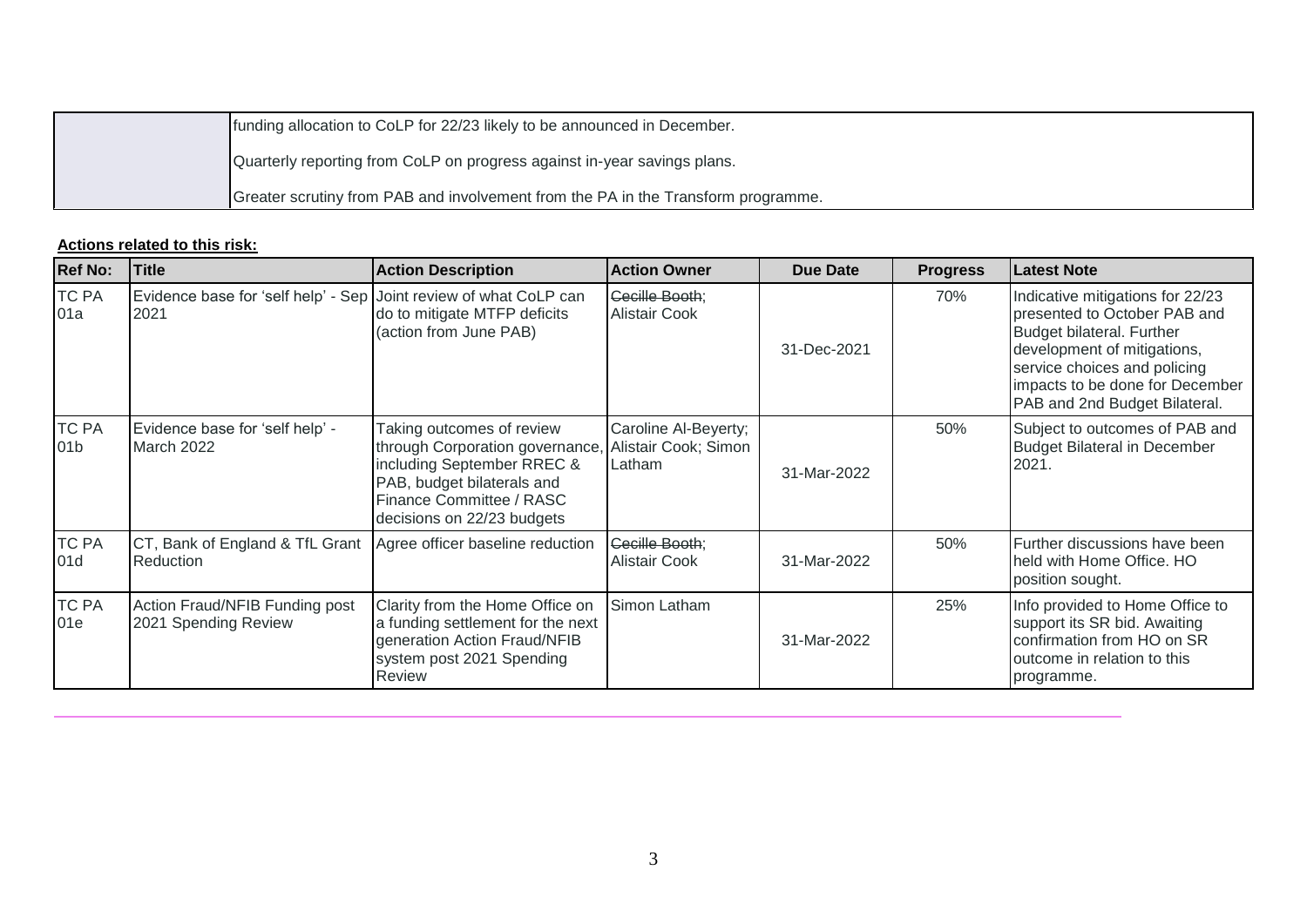| Code               | ITC PA 03                                                                                                                                                                                                        | <b>Title</b> | Maintaining effective working relationships                                                                                                                  |
|--------------------|------------------------------------------------------------------------------------------------------------------------------------------------------------------------------------------------------------------|--------------|--------------------------------------------------------------------------------------------------------------------------------------------------------------|
|                    |                                                                                                                                                                                                                  |              |                                                                                                                                                              |
| <b>Description</b> | Cause: Lack of integration between the respective roles of the Police Authority and the Force<br><b>Risk Event:</b> Lack of co-operation and mutual trust between the Police Authority and CoLP<br>Commissioner. |              | <b>Effects:</b> Inability of the Police Authority to carry out its legal responsibilities of securing efficient and effective police service and holding the |

| Category          |            | <b>Approach</b>    |                                       |
|-------------------|------------|--------------------|---------------------------------------|
| <b>Risk Level</b> | `artmenta. | . .<br> Risk Owner | Simon<br>Latham<br>Barradell:<br>Innn |

| <b>Department</b>             | $^{\circ}$ Town Clerk's | Committee          | <b>Police Authority Board</b> |
|-------------------------------|-------------------------|--------------------|-------------------------------|
|                               |                         |                    |                               |
| .<br>$\overline{\phantom{a}}$ | onstant                 | $\sim$ $  -$<br>-- |                               |

| <b>Current Risk</b><br><b>Assessment, Score &amp;</b><br><b>Trend Comparison</b> | ີ<br>o<br>12<br>竈<br>≚<br>Impact |  | <b>Target Risk</b><br><b>Assessment &amp;</b><br><b>Score</b> | $\overline{\phantom{1}}$<br>8<br>Impact |
|----------------------------------------------------------------------------------|----------------------------------|--|---------------------------------------------------------------|-----------------------------------------|
| Likelihood                                                                       | Possible                         |  | Likelihood                                                    | <b>Unlikely</b>                         |
| Impact                                                                           | Major                            |  | <b>Impact</b>                                                 | Major                                   |
| <b>Risk Score</b>                                                                | ॱ                                |  | <b>Risk Score</b>                                             | 18                                      |
| <b>Review Date</b>                                                               | 12-Nov-2021                      |  | <b>Target Date</b>                                            | 31-Mar-2022                             |

| <b>Latest Note</b> | Implementing a clear framework on how the Police Authority will discharge its role.                                       |
|--------------------|---------------------------------------------------------------------------------------------------------------------------|
|                    | Providing greater clarity on the Police Authority's requirements for CoLP in terms of reporting and information exchange. |
|                    | Providing CoLP with the necessary tools to facilitate appropriate independence and delegation through CoLC governance.    |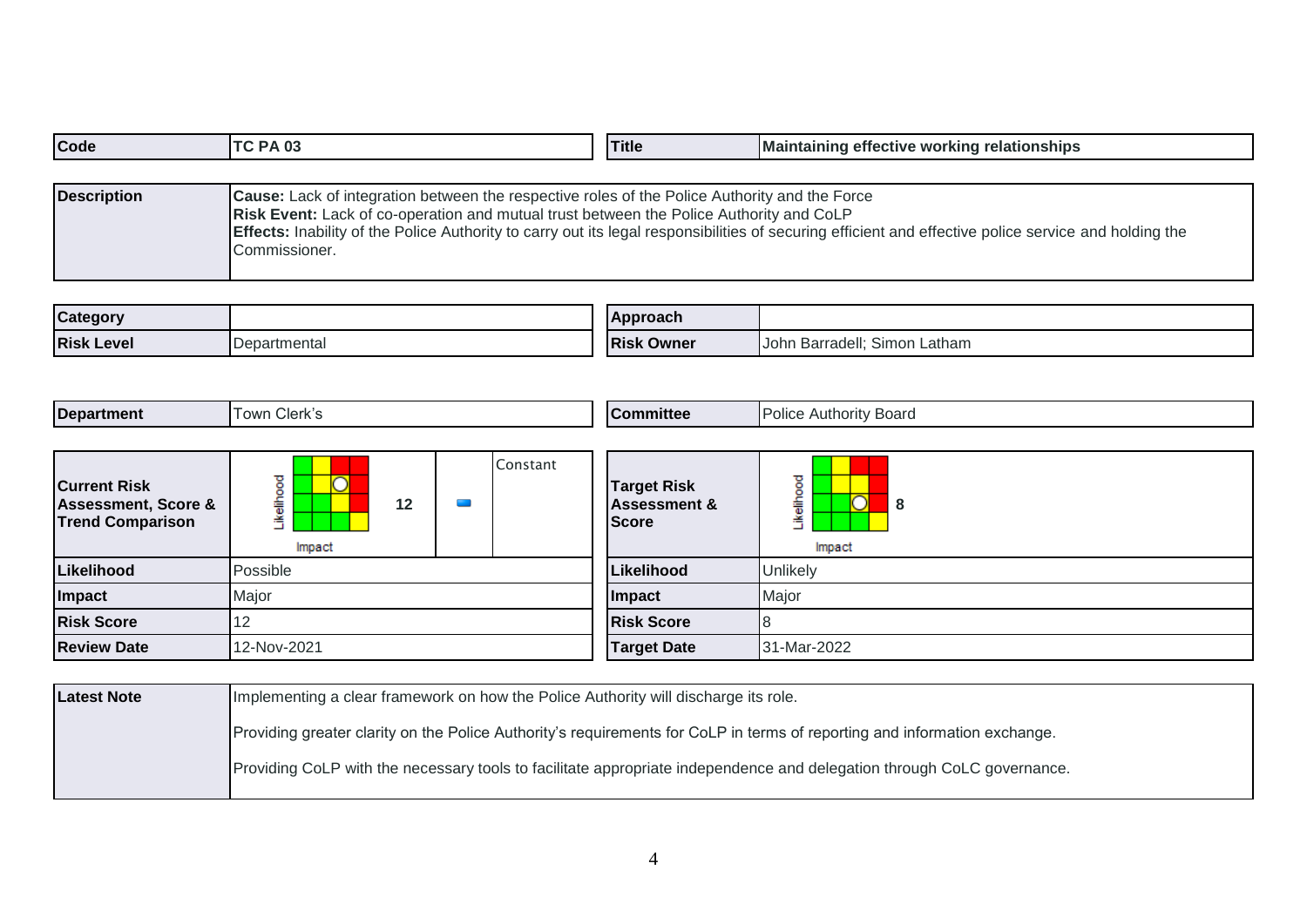Ensure balancing in applying "critical friend" approach to relationship.

| <b>Ref No:</b>      | Title                                                            | <b>Action Description</b>                                                                                                                  | <b>Action Owner</b> | Due Date    | <b>Progress</b> | Latest Note                                                                                                                                                                   |
|---------------------|------------------------------------------------------------------|--------------------------------------------------------------------------------------------------------------------------------------------|---------------------|-------------|-----------------|-------------------------------------------------------------------------------------------------------------------------------------------------------------------------------|
| <b>TC PA</b><br>03a | Developing 'heartbeat' for Police<br><b>Authority Governance</b> | The creation of document<br>providing a detailed 'heartbeat<br>for Police Authority Governance<br>to be shared and agree with the<br>Force | Simon Latham        | 31-Dec-2021 | 0%              | Ways of working sessions are due<br>to take place between the Force<br>and Authority as part of the<br>induction of the new<br>Commissioner over the next<br>couple of months |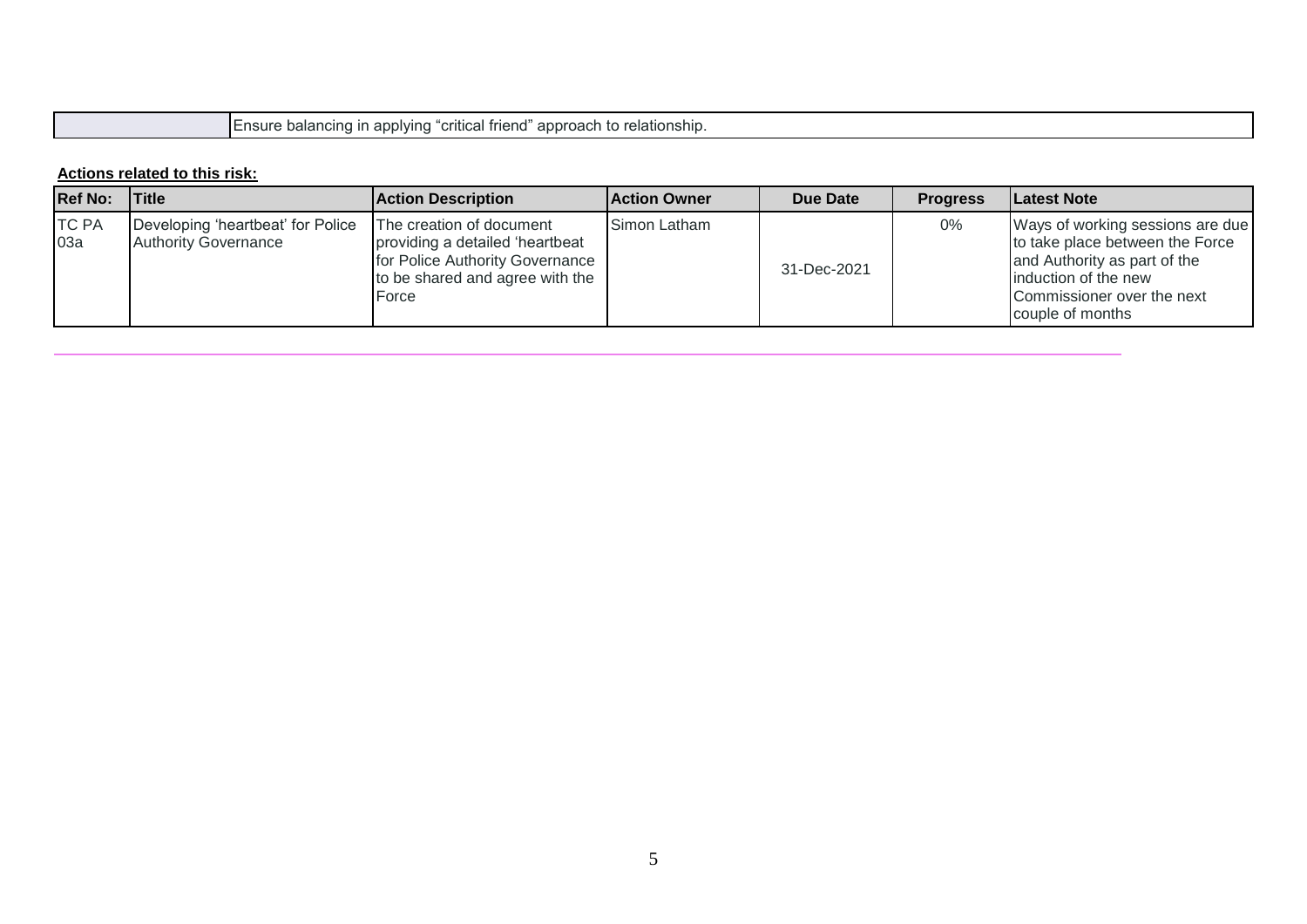| Code               | ITC PA 04                                                                                                                                                                                                                                                    | <b>Title</b> | <b>Changes to Police Authority Governance</b> |
|--------------------|--------------------------------------------------------------------------------------------------------------------------------------------------------------------------------------------------------------------------------------------------------------|--------------|-----------------------------------------------|
|                    |                                                                                                                                                                                                                                                              |              |                                               |
| <b>Description</b> | <b>Cause:</b> Corporate Col structures inhibit sound and timely decision making<br>Risk Event: Inability to achieve efficient and effective governance of CoLP<br><b>Effects:</b> Police Authority not fulfilling its role with delays to critical decisions |              |                                               |

| Category          |              | <b>Approach</b>   |                 |
|-------------------|--------------|-------------------|-----------------|
| <b>Risk Level</b> | Departmental | <b>Risk Owner</b> | Simon<br>Latham |

| <b>Department</b>                                                                | Town Clerk's                      |  | <b>Committee</b> | <b>Police Authority Board</b>                                 |                                                    |
|----------------------------------------------------------------------------------|-----------------------------------|--|------------------|---------------------------------------------------------------|----------------------------------------------------|
| <b>Current Risk</b><br><b>Assessment, Score &amp;</b><br><b>Trend Comparison</b> | elihood<br>⌒<br>12<br>≚<br>Impact |  | Constant         | <b>Target Risk</b><br><b>Assessment &amp;</b><br><b>Score</b> | ष्ठ<br>۶<br>$\overline{\rm O}$<br>8<br>電<br>Impact |
| Likelihood                                                                       | Possible                          |  |                  | Likelihood                                                    | Unlikely                                           |
| Impact                                                                           | Major                             |  |                  | Impact                                                        | Major                                              |
| <b>Risk Score</b>                                                                | 12                                |  |                  | <b>Risk Score</b>                                             | 8                                                  |
| <b>Review Date</b>                                                               | 12-Nov-2021                       |  |                  | <b>Target Date</b>                                            | 31-Mar-2022                                        |

| Latest Note | <b>Fully implement current plans for refining Police Authority governance.</b>                                                                                                                |
|-------------|-----------------------------------------------------------------------------------------------------------------------------------------------------------------------------------------------|
|             | Make case as appropriate for other changes to Police governance recommended by the Lisvane Review, as part of CoLC's overall process of<br>Implementing the Lisvane Review's recommendations. |

| <b>Ref No:</b><br>Latest Note<br>Title<br><b>NAction</b><br>Proaress<br><b>Due Date</b><br><b>Description</b><br><b>Owner</b><br><b>Action</b> |
|------------------------------------------------------------------------------------------------------------------------------------------------|
|------------------------------------------------------------------------------------------------------------------------------------------------|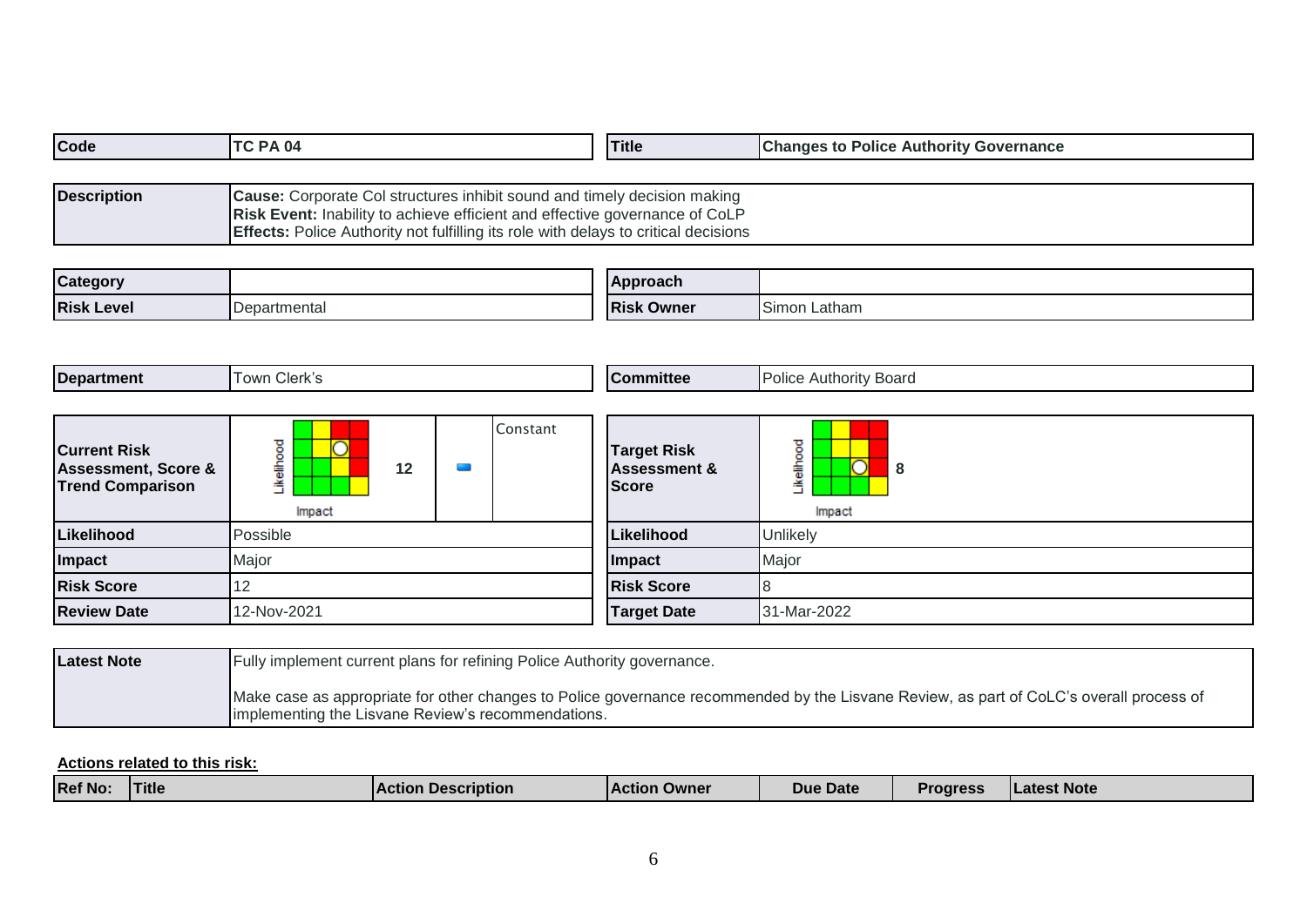| <b>TC PA</b> | Capital programme governance | Consider scope to streamline | Alistair Cook; Simon |             | 10% | Initial work started on making the |
|--------------|------------------------------|------------------------------|----------------------|-------------|-----|------------------------------------|
| 04a          |                              | CoLC capital programme       | Latham               | 31-Mar-2022 |     | case for 'procurement' projects    |
|              |                              | <b>Laovernance for CoLP.</b> |                      |             |     | I such as fleet replacement.       |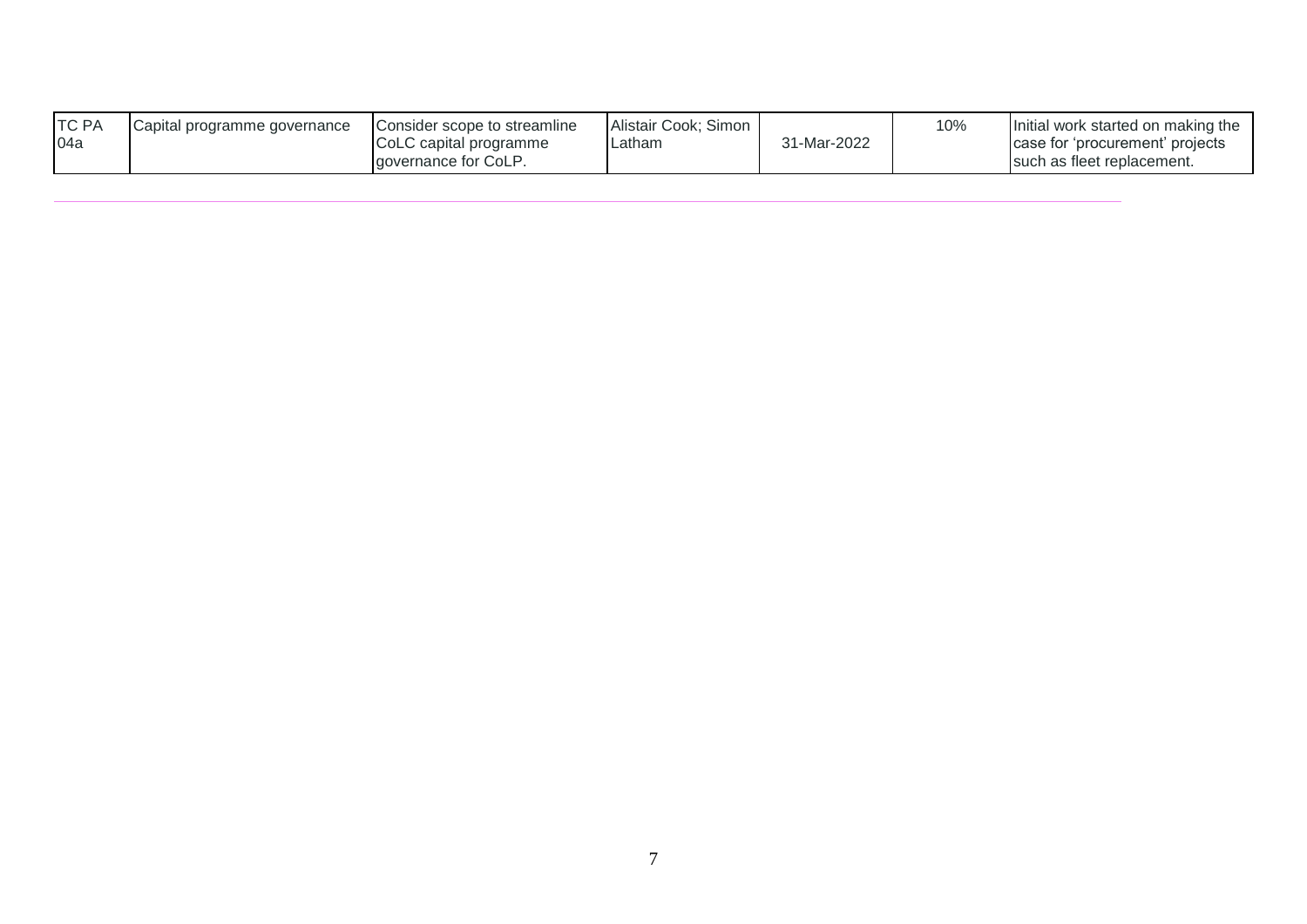| Code               | <b>ITC PA 05</b>                                                                                                                                                                                                                      | <b>Title</b> | <b>Transform</b>                                                                                                                                                                                                                                                                                                                                                                                                                                     |
|--------------------|---------------------------------------------------------------------------------------------------------------------------------------------------------------------------------------------------------------------------------------|--------------|------------------------------------------------------------------------------------------------------------------------------------------------------------------------------------------------------------------------------------------------------------------------------------------------------------------------------------------------------------------------------------------------------------------------------------------------------|
|                    |                                                                                                                                                                                                                                       |              |                                                                                                                                                                                                                                                                                                                                                                                                                                                      |
| <b>Description</b> | objectives are deliverable and extent to which the new CoLP TOM is transformational<br>Transform and/or progress being made to deliver Transform to agreed timelines.<br>working relationships between the Police Authority and CoLP. |              | Cause: Insufficient clarity on the outcomes of the Transform programme for the Police Authority to obtain robust assurance on whether key<br>Risk event: Police Authority has an uninformed or erroneous view of efficiency and effectiveness of the operating changes being delivered through<br><b>Effects:</b> Leading to an over or under optimistic view of the delivery of the programme. Potential undermining of the Policing Plan, MTFO and |

| <b>Category</b>   |                      | <b>Approach</b>      |                                  |
|-------------------|----------------------|----------------------|----------------------------------|
| <b>Risk Level</b> | <b>IDepartmental</b> | <b>Risk</b><br>Owner | $\sim$<br>Latham<br><b>Simon</b> |

| <b>Department</b>                                                                | Town Clerk's                   |          | <b>Committee</b>                                              | <b>Police Authority Board</b>                  |  |
|----------------------------------------------------------------------------------|--------------------------------|----------|---------------------------------------------------------------|------------------------------------------------|--|
| <b>Current Risk</b><br><b>Assessment, Score &amp;</b><br><b>Trend Comparison</b> | ikelihood<br>⌒<br>12<br>Impact | Constant | <b>Target Risk</b><br><b>Assessment &amp;</b><br><b>Score</b> | ikelihood<br>$\overline{\rm O}$<br>8<br>Impact |  |
| Likelihood                                                                       | Possible                       |          | Likelihood                                                    | Unlikely                                       |  |
| Impact                                                                           | Major                          |          | Impact                                                        | Major                                          |  |
| <b>Risk Score</b>                                                                | 12                             |          | <b>Risk Score</b>                                             | 8                                              |  |
| <b>Review Date</b>                                                               | 12-Nov-2021                    |          | <b>Target Date</b>                                            | 31-Mar-2022                                    |  |

| <b>Latest Note</b> | Regular reporting from CoLP into Police Authority Board and relevant sub-committees. More work required on future affordability of new CoLP<br>TOM. Further thinking and work required on designs for HQ and Business Support Services. |
|--------------------|-----------------------------------------------------------------------------------------------------------------------------------------------------------------------------------------------------------------------------------------|
|                    | SIA Member engagement, with appropriate Police Authority officer support, to develop a clearer and more quantified articulation of the Transform<br><b>I</b> programme for Members.                                                     |